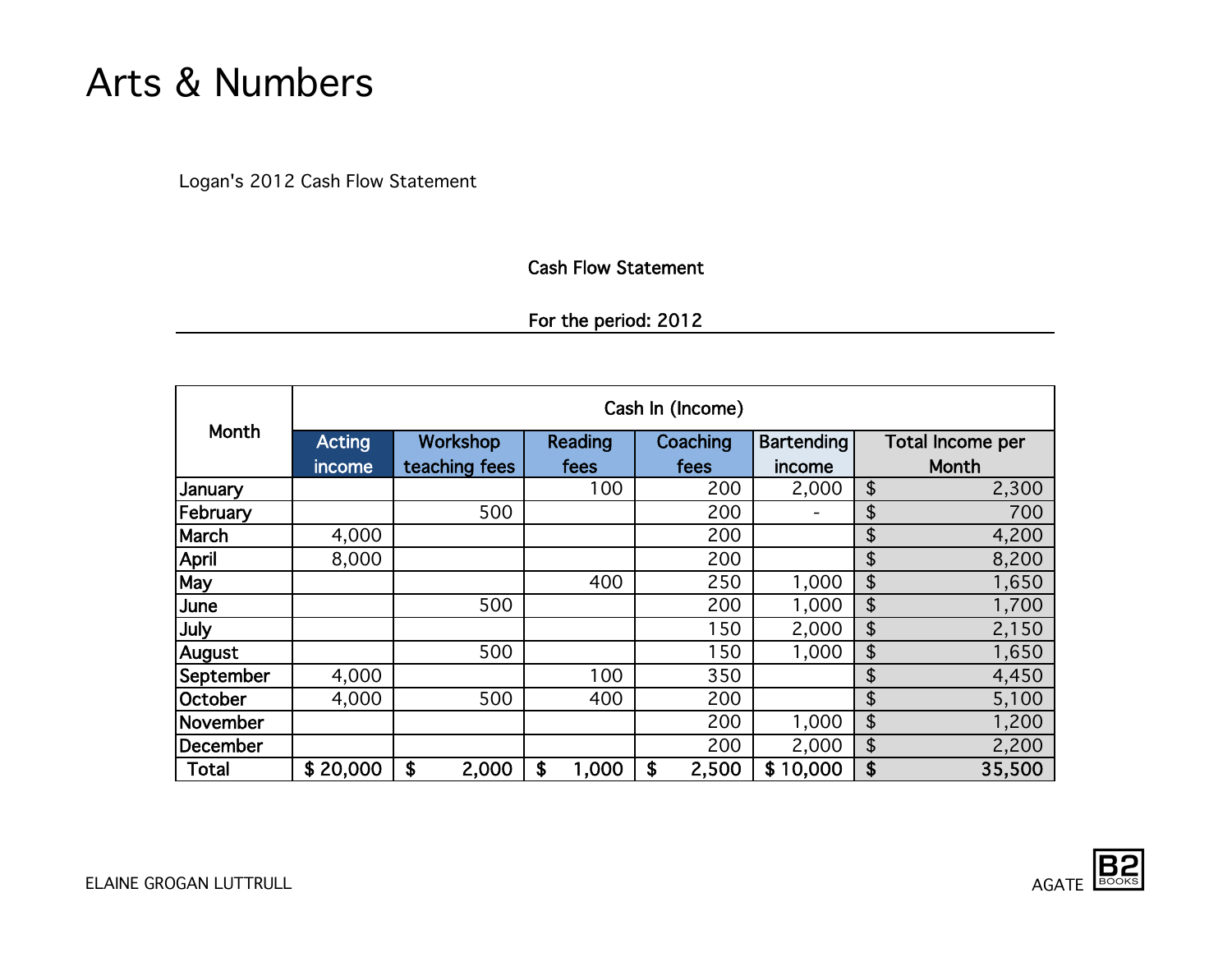## Arts & Numbers

Logan's 2012 Cash Flow Statement

#### Cash Flow Statement

For the period: 2012

|              | Cash Out (Expenses)      |                |          |                  |         |                          |         |                 |                            |                              |                    |                                       |        |
|--------------|--------------------------|----------------|----------|------------------|---------|--------------------------|---------|-----------------|----------------------------|------------------------------|--------------------|---------------------------------------|--------|
| Month        | <b>Taxes</b>             | <b>Savings</b> | Rent     | <b>Utilities</b> | Phone   | Mgmt. fee                | Travel  | Social/<br>food | <b>Health</b><br>insurance | Renter's<br><i>insurance</i> | <b>Memberships</b> | Total<br><b>Expenses</b><br>per Month |        |
| January      | $\overline{\phantom{0}}$ |                | 850      | 75               | 100     | 000,                     |         | 400             |                            |                              |                    | \$                                    | 2,425  |
| February     | ۰                        |                | 850      | 75               | 100     | -                        |         | 400             |                            |                              |                    | \$                                    | 1,425  |
| March        | $\overline{\phantom{0}}$ |                | 850      | 75               | 100     |                          | 300     | 400             |                            |                              |                    | \$                                    | 1,725  |
| April        | 2,219                    | 1,775          | 850      | 75               | 100     | 000,                     | 200     | 400             |                            |                              |                    | \$                                    | 6,619  |
| May          | $\overline{\phantom{0}}$ |                | 850      | 75               | 100     | $\overline{\phantom{0}}$ |         | 400             |                            |                              |                    | \$                                    | ,425   |
| June         | 2,219                    |                | 850      | 75               | 100     | $\overline{\phantom{0}}$ |         | 400             |                            |                              |                    | \$                                    | 3,644  |
| July         | ۰.                       |                | 850      | 75               | 100     | 1,000                    | 200     | 400             |                            |                              |                    | \$                                    | 2,625  |
| August       | -                        |                | 850      | 75               | 100     | ٠                        |         | 400             |                            |                              |                    | \$                                    | 1,425  |
| September    | 2,219                    |                | 850      | 75               | 100     | $\overline{\phantom{0}}$ | 200     | 400             |                            |                              |                    | \$                                    | 3,844  |
| October      | $\overline{\phantom{0}}$ |                | 850      | 75               | 100     | 000,                     | 200     | 400             |                            |                              | 300                | \$                                    | 2,925  |
| November     | $\overline{\phantom{0}}$ |                | 850      | 75               | 100     | $\overline{\phantom{0}}$ |         | 400             | 1,500                      | 150                          | 300                | \$                                    | 3,375  |
| December     | 2,219                    |                | 850      | 75               | 100     | $\overline{\phantom{a}}$ |         | 400             |                            |                              | 400                | \$                                    | 4,044  |
| <b>Total</b> | \$8,875                  | \$1,775        | \$10,200 | 900<br>\$        | \$1,200 | 4,000<br>S               | \$1,100 | 4,800<br>S      | \$1,500                    | 150<br>\$                    | 1,000<br>\$        | \$                                    | 35,500 |